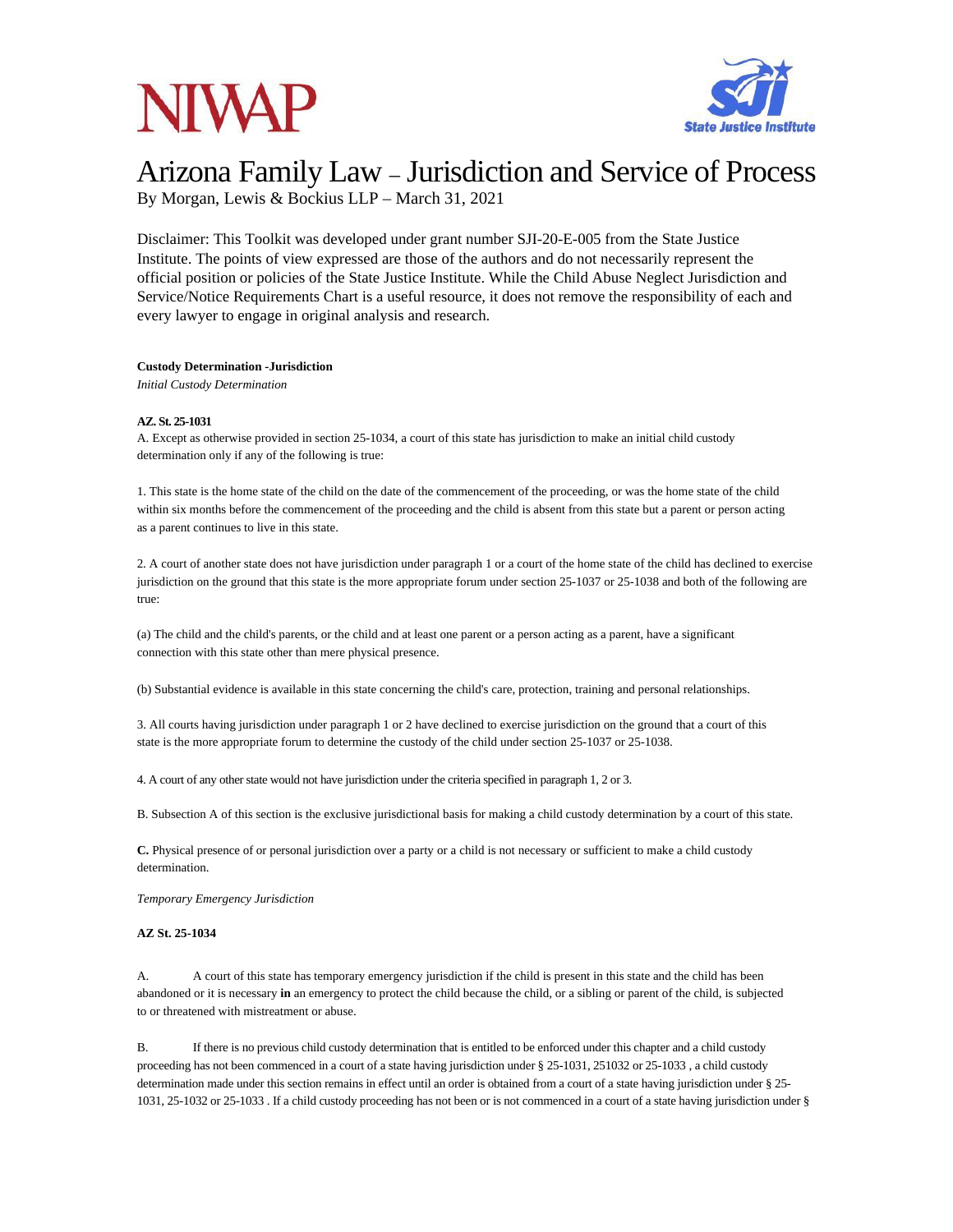



25-1031 , 25-1032 or 25-1033 , a child custody determination made under this section becomes a final determination, if it so provides and this state becomes the home state of the child.

C. If there is a previous child custody determination that is entitled to be enforced under this chapter or a child custody proceeding has been commenced in a court of a state having jurisdiction under § 25-1031, 25-1032 or 25-1033 , any order issued by a court of this state under this section must specify in the order a period that the court considers adequate to allow the person seeking an order to obtain an order from the state having jurisdiction under § 25-1031, 25-1032 or 25-1033. The order issued in this state remains in effect until an order is obtained from the other state within the period specified or the period expires.

D. A court of this state that has been asked to make a child custody determination under this section, on being informed that a child custody proceeding has been commenced in, or a child custody determination has been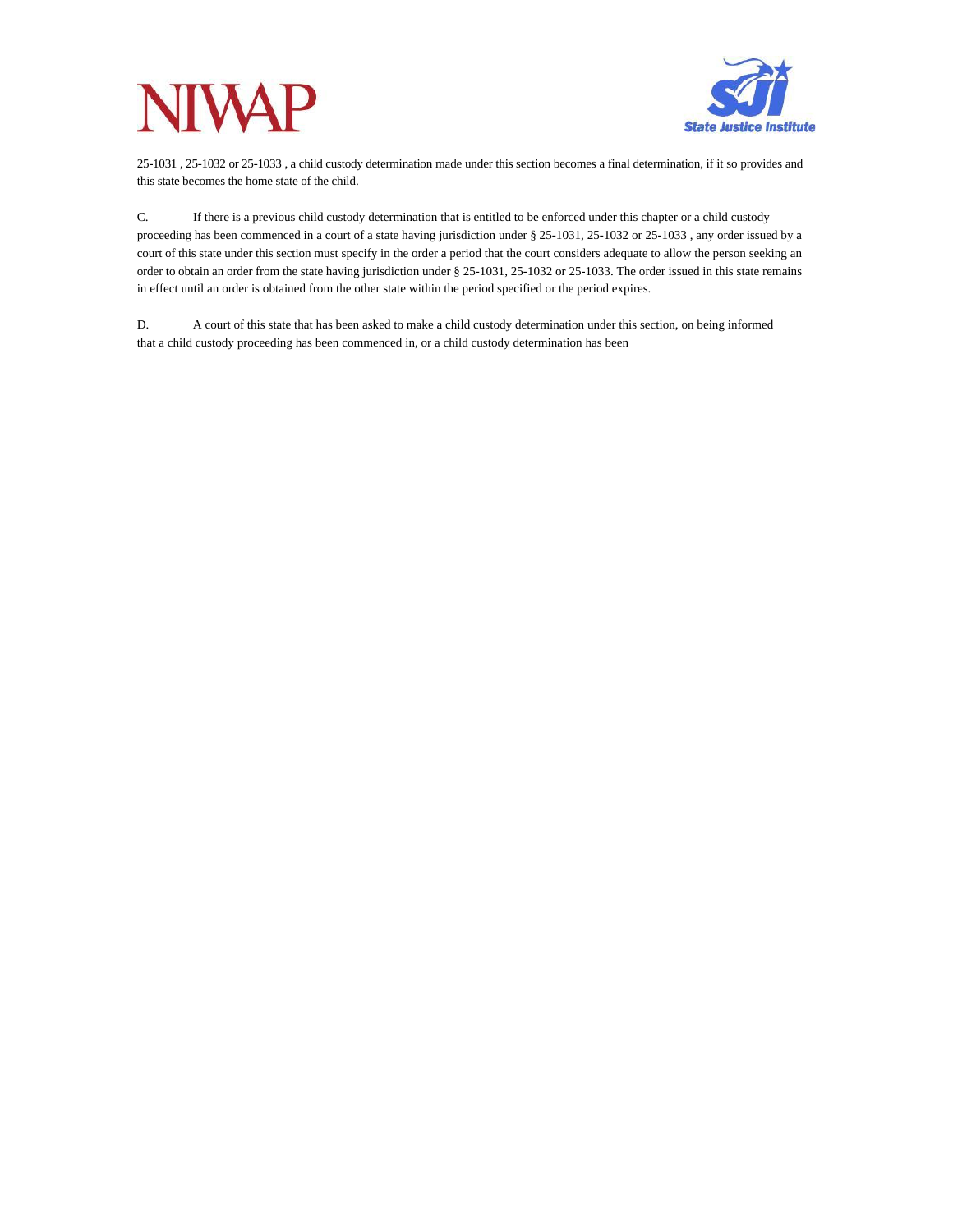

made by, a court of a state having jurisdiction under § 25-1031, 25-1032 or 25-1033 , shall immediately communicate with the other court. A court of this state that exercises jurisdiction pursuant to § 25-1031, 251032 or 25-1033 , on being informed that a child custody proceeding has been commenced in, or a child custody determination has been made by, a court of another state under a statute similar to this section, shall immediately communicate with the court of that state to resolve the emergency, protect the safety of the parties and the child and determine a period for the duration of the temporary order.

## **Custody Determination — Service/Notification Requirements AZ St. 25-1035**

A. Before a child custody determination is made under this chapter, notice and an opportunity to be heard pursuant to § 25- 1008 must be given to all persons entitled to notice under the law of this state as in child custody proceedings between residents of this state, any parent whose parental rights have not been previously terminated and any person having physical custody of the child.

B. This chapter does not govern the enforceability of a child custody determination made without notice or an opportunity to be heard.

C. The obligation to join a party and the right to intervene as a party in a child custody proceeding under this chapter are governed by the law of this state as in child custody proceedings between residents of this state.

#### **Paternity and Child Support Proceeding —Jurisdiction**

*Proceeding to Establish, Enforce, Modify Support Order or Determine Parentage*

#### **AZ St. 25-801**

Proceedings to establish maternity or paternity may be originated in the county of residence of the respondent or the petitioner or the child or children the subject of the action. The fact that the petitioner parent or child or both are not, or never have been, residents of Arizona does not bar the proceeding.

#### **Paternity and Child Support Proceeding —Service/Notification Requirements AZ St. 25-806.**

C. The procedure on the filing of the petition shall be as in other civil cases, except that a party who has been served pursuant to § 8-106, subsection G must serve the mother with a copy of the verified petition and summons within thirty days after completion of service of notice as prescribed by that subsection.

**Child Abuse/Neglect Proceeding —Jurisdiction** No independent statute identified. **Child Abuse/Neglect Proceeding — Service/Notification Requirements** No independent service/notification requirements identified. **Divorce and Legal Separation —Jurisdiction AZ St. 25-312**

The court shall enter a decree of dissolution of marriage if it finds each of the following:

1. That one of the parties, at the time the action was commenced, was domiciled in this state, or was stationed in this state while a member of the armed services, and that in either case the domicile or military presence has been maintained for ninety days prior to filing the petition for dissolution of marriage. **Divorce and Legal Separation —Service/Notification Requirements** See Divorce and Legal Separation —Jurisdiction Section. **Adoption Proceeding — Jurisdiction AZ St. 8-104**

A petitioner may begin adoption proceedings in the court in the county where the prospective adoptive parent resides or, if applicable, in the county where the child is a ward.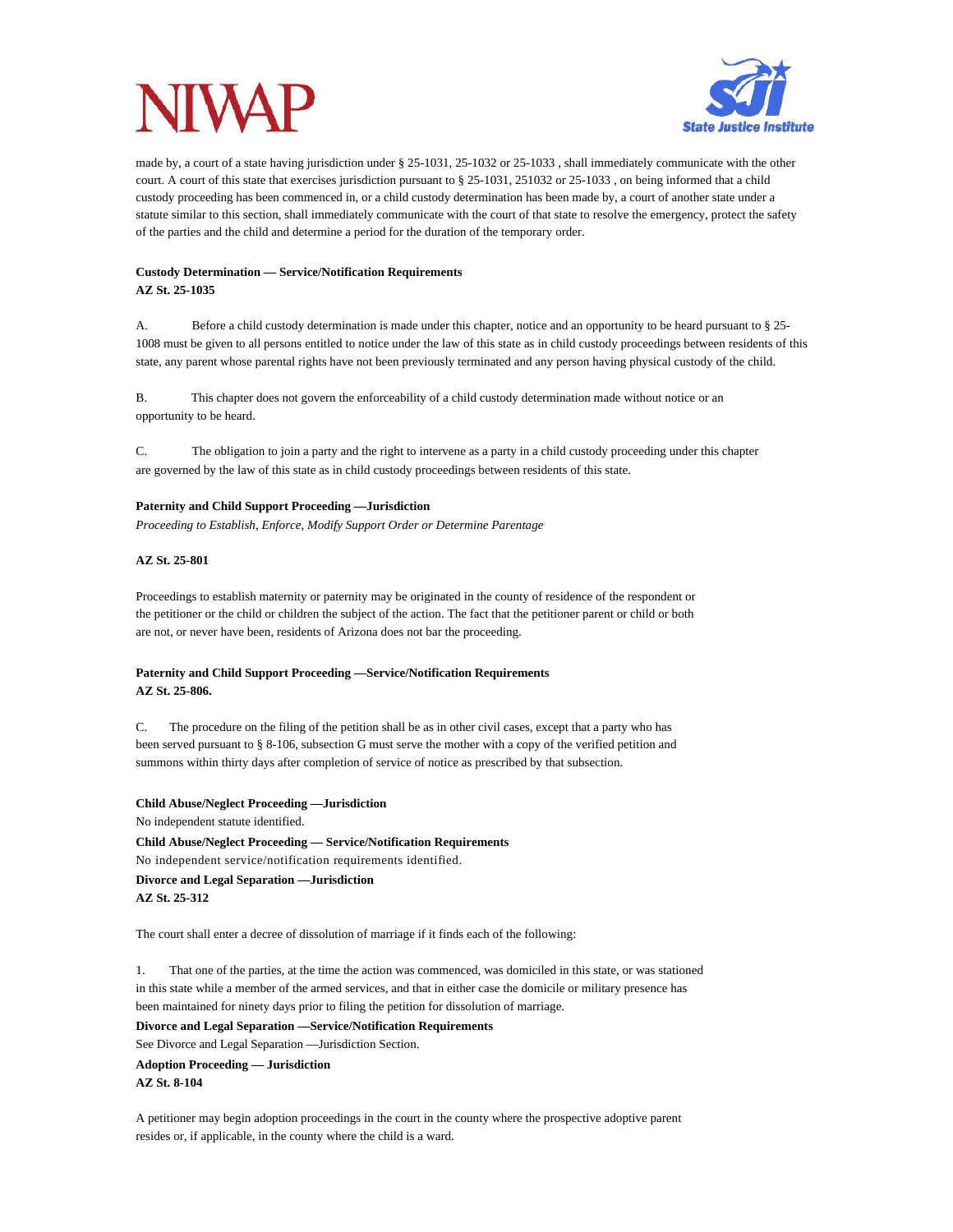



**Adoption Proceeding** — **Service/Notification Requirements AZ St. 8-111**

After a petition to adopt has been filed, the clerk of the superior court shall set a time and place for a hearing by the court. Notice shall be as provided for the service of process in civil actions to:

1. The petitioner.

2. The agency, if any.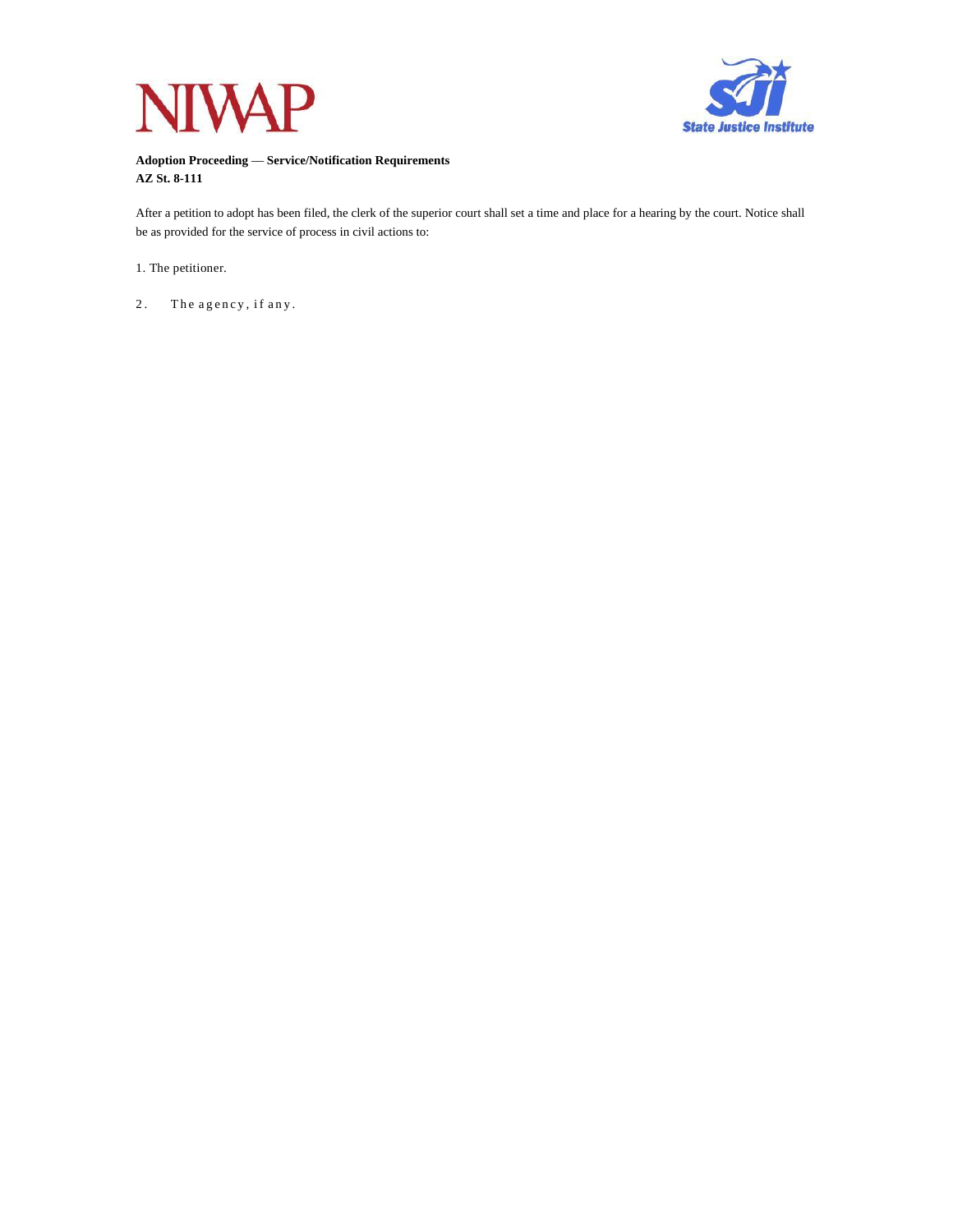



- 3. The person or agency conducting the social study required by § 8-112.
- 4. Any person or agency required to give consent by § 8-106 unless consent with a waiver of notice of hearing has been filed before the hearing.
- 5. Any person who has initiated a paternity action pursuant to title 25, chapter 6, article 1

#### **Domestic Violence —Jurisdiction AZ St. 35-403.03**

A. Notwithstanding subsection D of this section, joint legal decision-making shall not be awarded if the court makes a finding of the existence of significant domestic violence pursuant to § 13-3601 or if the court finds by a preponderance of the evidence that there has been a significant history of domestic violence.

B. The court shall consider evidence of domestic violence as being contrary to the best interests of the child. The court shall consider the safety and well-being of the child and of the victim of the act of domestic violence to be of primary importance. The court shall consider a perpetrator's history of causing or threatening to cause physical harm to another person.

C. To determine if a person has committed an act of domestic violence the court, subject to the rules of evidence, shall consider all relevant factors including the following:

1. Findings from another court of competent jurisdiction.

2. Police reports.

3. Medical reports.

- 4. Records of the department of child safety.
- 5. Domestic violence shelter records.

6. School records.

7. Witness testimony.

D. If the court determines that a parent who is seeking sole or joint legal decision-making has committed an act of domestic violence against the other parent, there is a rebuttable presumption that an award of sole or joint legal decision-making to the parent who committed the act of domestic violence is contrary to the child's best interests. This presumption does not apply if both parents have committed an act of domestic violence. For the purposes of this subsection, a person commits an act of domestic violence if that person does any of the following:

1. Intentionally, knowingly or recklessly causes or attempts to cause sexual assault or serious physical injury.

2. Places a person in reasonable apprehension of imminent serious physical injury to any person.

3. Engages in a pattern of behavior for which a court may issue an ex parte order to protect the other parent who is seeking child custody or to protect the child and the child's siblings.

E. To determine if the parent hasrebutted the presumption the courtshall consider all of the following:

1. Whether the parent has demonstrated that being awarded sole or joint legal decision-making or substantially equal parenting time is in the child's best interests.

2. Whether the parent has successfully completed a batterer's prevention program.

3. Whether the parent has successfully completed a program of alcohol or drug abuse counseling, if the court determines that counseling is appropriate.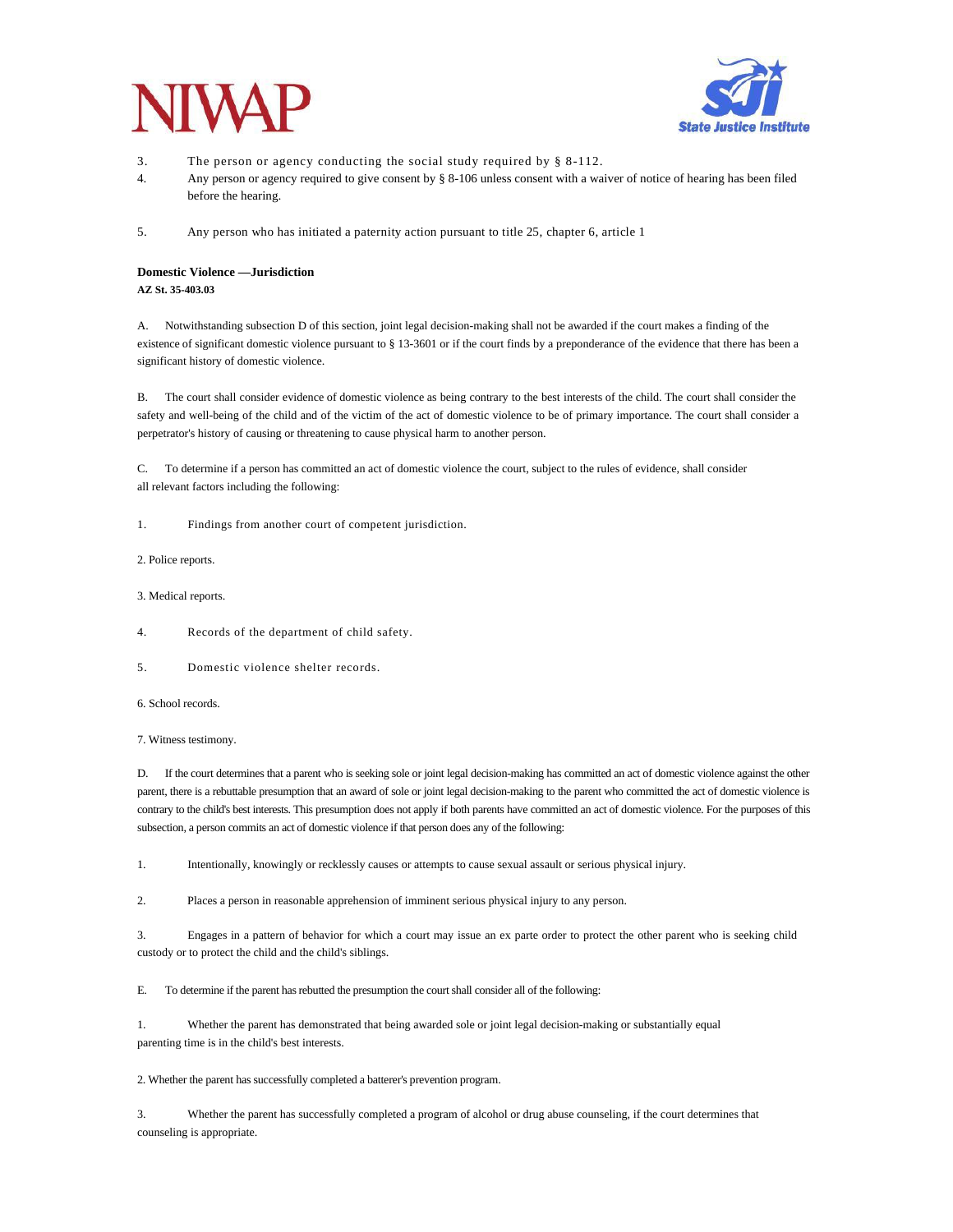



4. Whether the parent has successfully completed a parenting class, if the court determines that a parenting class is appropriate.

5. If the parent is on probation, parole or community supervision, whether the parent is restrained by a protective order that was granted after a hearing.

6. Whether the parent has committed any further acts of domestic violence.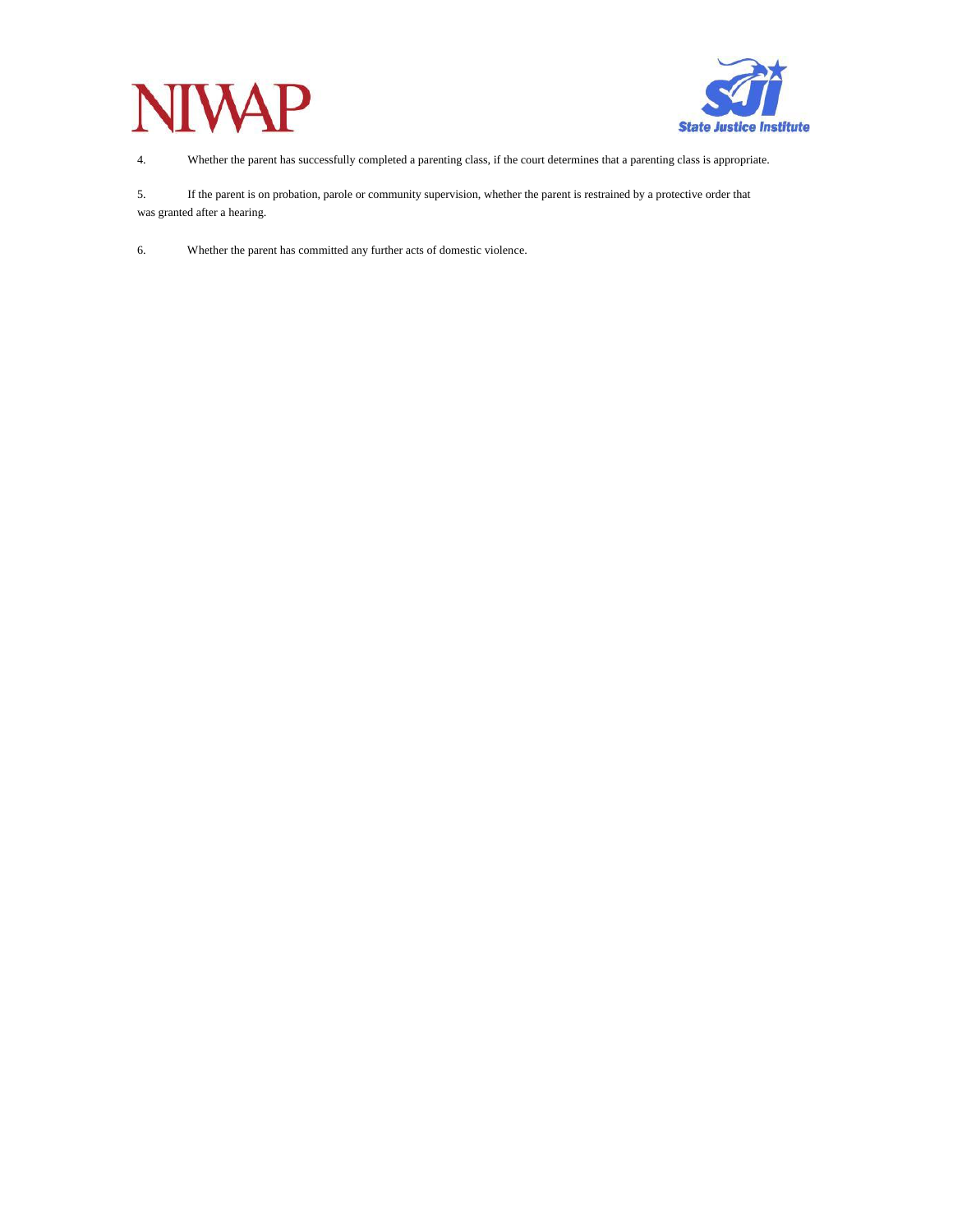

F. If the court finds that a parent has committed an act of domestic violence, that parent has the burden of proving to the court's satisfaction that parenting time will not endanger the child or significantly impair the child's emotional development. If the parent meets this burden to the court's satisfaction, the court shall place conditions on parenting time that best protect the child and the other parent from further harm. The court may:

1. Order that an exchange of the child must occur in a protected setting as specified by the court.

2. Order that an agency specified by the court must supervise parenting time. If the court allows a family or household member to supervise parenting time, the court shall establish conditions that this person must follow during parenting time.

3. Order the parent who committed the act of domestic violence to attend and complete, to the court's satisfaction, a program of intervention for perpetrators of domestic violence and any other counseling the court orders.

4. Order the parent who committed the act of domestic violence to abstain from possessing or consuming alcohol or controlled substances during parenting time and for twenty-four hours before parenting time.

5. Order the parent who committed the act of domestic violence to pay a fee for the costs of supervised parenting time.

6. Prohibit overnight parenting time.

7. Require a bond from the parent who committed the act of domestic violence for the child's safe return.

8. Order that the address of the child and the other parent remain confidential.

9. Impose any other condition that the court determines is necessary to protect the child, the other parent and any other family or household member.

G. The court shall not order joint counseling between a victim and the perpetrator of domestic violence. The court may provide a victim with written information about available community resources related to domestic violence.

H. The court may request or order the services of the department of child safety if the court believes that a child may be the victim of child abuse or neglect as defined in § 8-201.

I. In determining whether the absence or relocation of a parent shall be weighed against that parent in determining legal decision-making or parenting time, the court may consider whether the absence or relocation